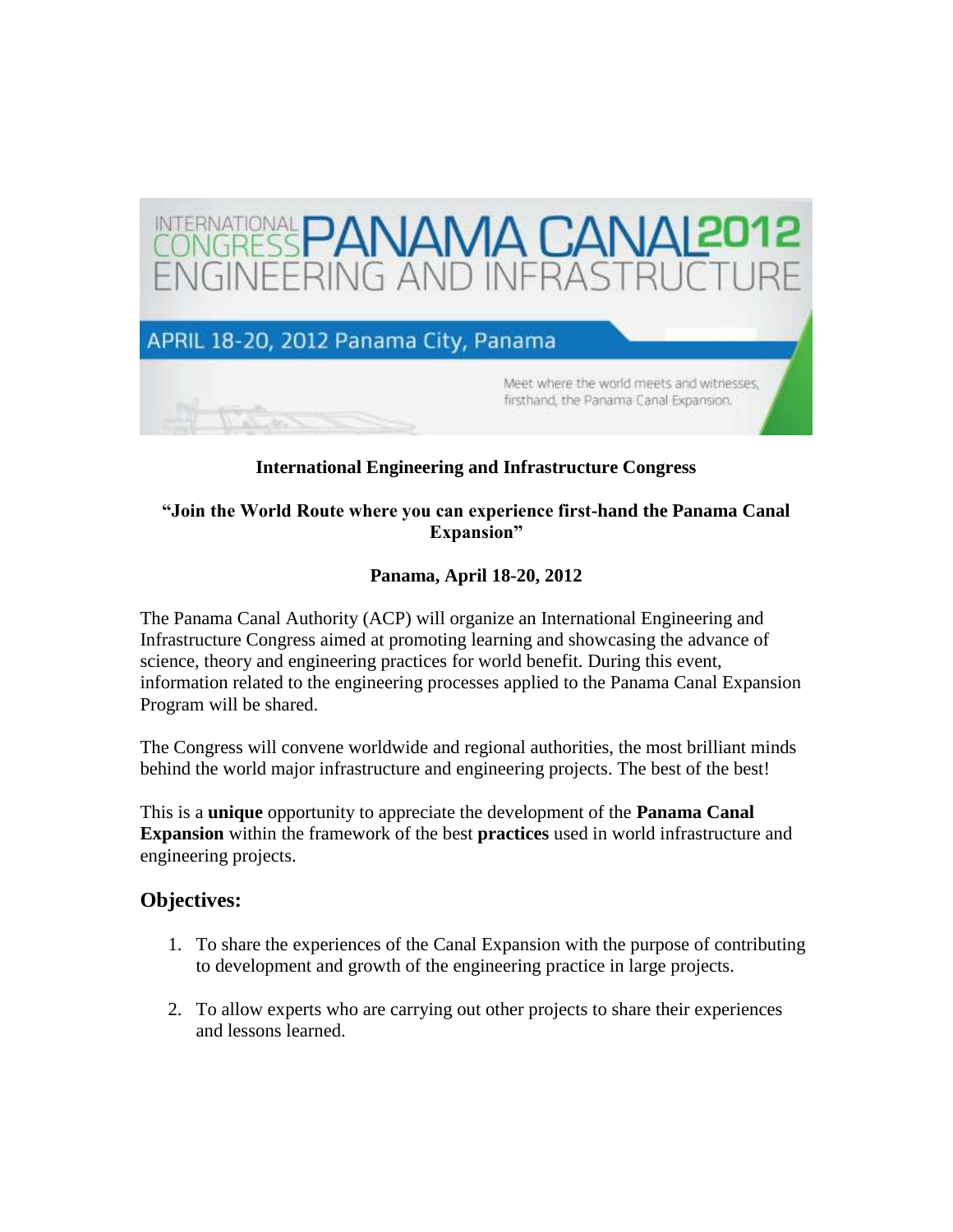# *Speakers*

This international congress will bring together a group of the most renowned experts in the field of civil engineering in their different areas of expertise: structural, geotechnical, hydraulics, construction, and project management.

The Panama Canal 2012 International Engineering and Infrastructure Congress will provide updated information regarding the expansion of the waterway and other relevant national and international projects.

# *Topics*

During the first two days, topics such as best engineering practices, world infrastructure projects and future engineering trends will round out the agenda. The last day the participants will visit the Canal Expansion sites.

During the conference, the experiences of project execution and design such as the Sanitation of the Panama Bay, Tocoma Hydroelectric Project in Venezuela, failure mechanisms of New Orleans levees during Hurricane Katrina, the main dredging projects in the world, the foundation systems of the world's tallest buildings, in addition to other projects that are currently being undertaken in Panama will be presented.

In the last years, the Republic of Panama has strengthened its position as the transportation hub of the Americas, and its economy is one of the most vibrant in the region. The Panama Canal Expansion Project has been awarded as the most significant infrastructure project of this decade.

### **Thematic axis:**

- 1. Best design practices
- 2. Case studies
- 3. Project financing
- 4. Project planning
- 5. Design aspects of the Canal Expansion
- 6. Canal Expansion locks gate design
- 7. Project Risk Management
- 8. Construction of the Canal Expansion
- 9. Project Management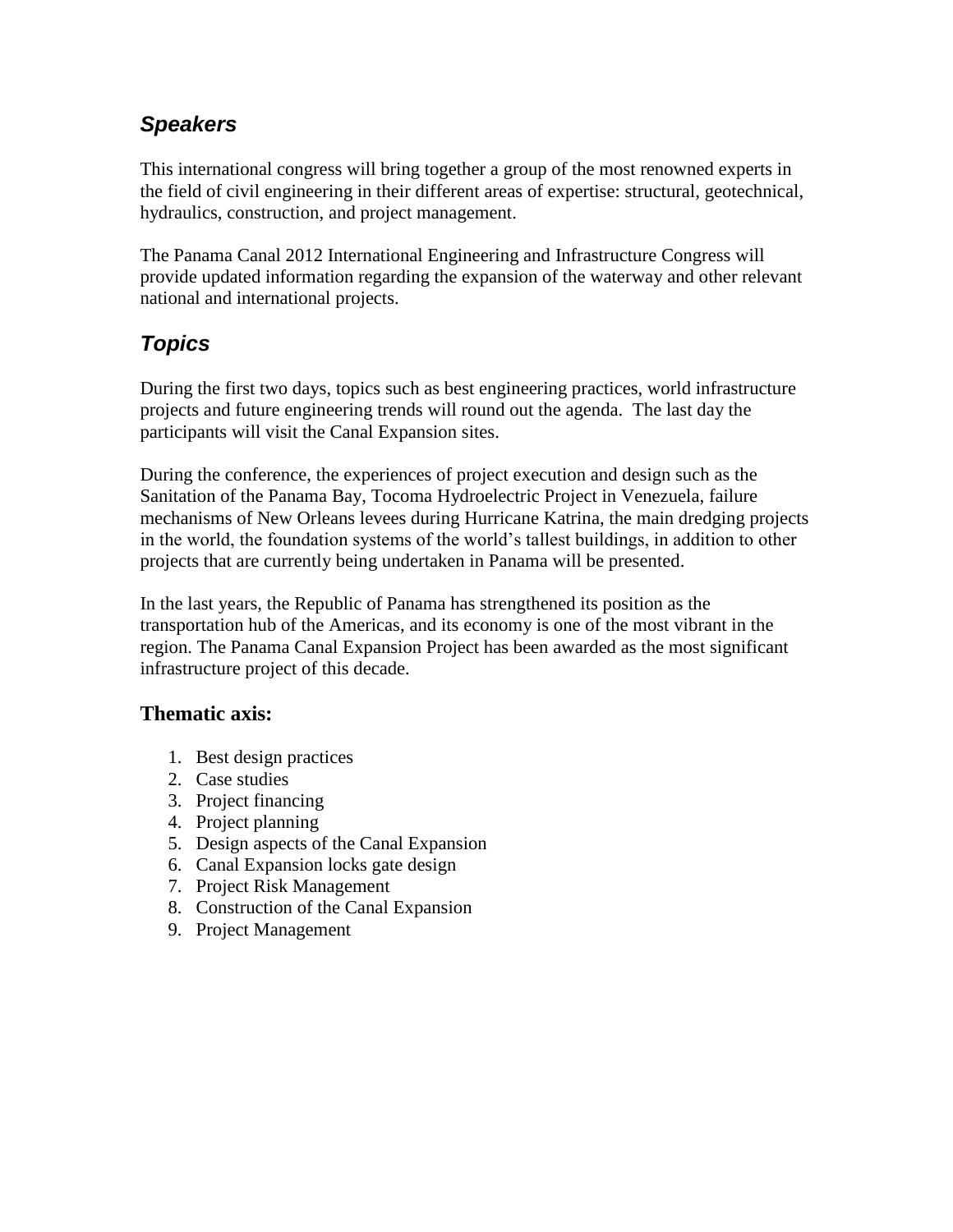### **Topics:**

- 1. Planning prerequisites for successful projects
- 2. International locks gate design experience
- 3. Interconnection of the Port of Miami to highway, airport and railroad networks
- 4. Financing trends in large infrastructure projects
- 5. Management of natural risks in large infrastructure projects
- 6. Bay of Panama Sanitation Project
- 7. Financial planning of the Canal Expansion Program
- 8. Large infrastructure project developed by the U.S. Army Corps of Engineers
- 9. The Evolution of the Corps of Engineers' seismic design criteria
- 10. Failure mechanisms of New Orleans levees during Katrina
- 11. Latest technology for concrete gravity dam design
- 12. Project delivery methods
- 13. Main hydroelectric projects in China
- 14. Successful performance specifications for large infrastructure projects
- 15. Modern trends in the design of deep foundations
- 16. Tocoma Hydroelectric Project in Venezuela
- 17. Latest development in construction project planning
- 18. Plenary session (keynote speaker): The Road to the Panama Canal Expansion
- 19. Environmental policies for the Canal Expansion Program
- 20. Temporary protection structures for megaprojects
- 21. Insurance and risk management
- 22. Evolution of Excavation Design in the Canal
- 23. Design of excavations for the Pacific Access Channel
- 24. New locks design
- 25. Risk management in the Canal Expansion
- 26. Quality assurance for the Canal Expansion
- 27. Best practices in the management of mega projects
- 28. Seismic design requisites for the Canal Expansion structures
- 29. Design of Borinquen Dam1E
- 30. Construction of new locks
- 31. Management of Canal Expansion Program I
- 32. Hydraulic modeling for the new Postpanamax locks
- 33. Construction of Borinquen Dam 1E
- 34. Management of Canal Expansion Program II
- 35. Plenary session (keynote speaker): Major Infrastructure Projects in Panama
- 36. Plenary session (keynote speaker): The Panama Canal Expansion Program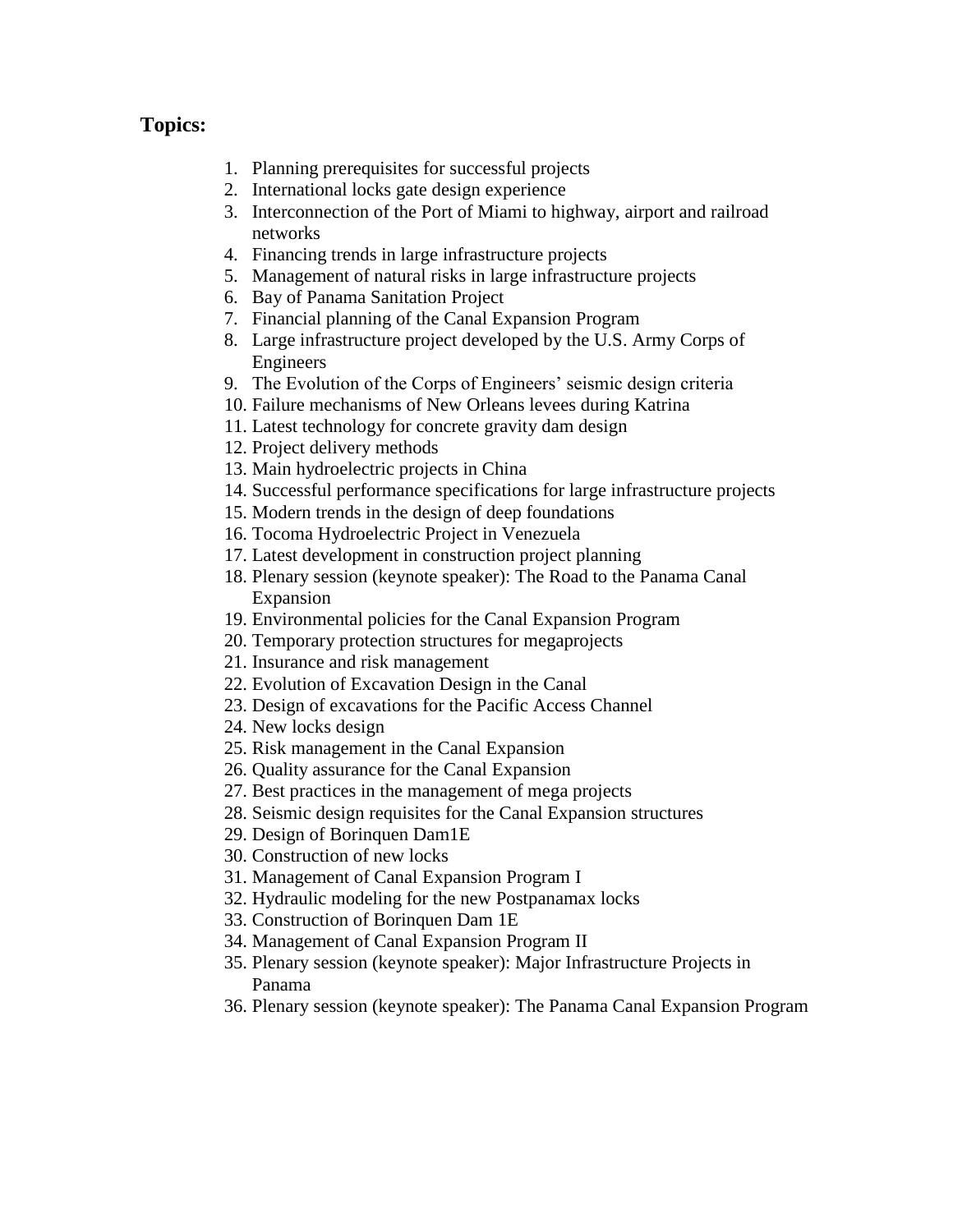# *Activities*

- **Plenary Conferences**: Presentations offered by renowned national and international personalities in the field of engineering and research, as well as decision-makers and key industry people.
- **Three simultaneous conferences (tracks):** Formal presentations focused on  $\bullet$ specialized topics.
- **Discussion panels:** Several people meet to present their ideas on a specific  $\bullet$ subject to an auditorium.
- **Exhibition area**: The exhibition area is the area where local, international  $\bullet$ companies and specialized institutions will showcase their products and services.
- **Field activity**: On Friday, April 20, participants will visit the construction site of the Panama Canal Third Set of Locks and see the work firsthand.

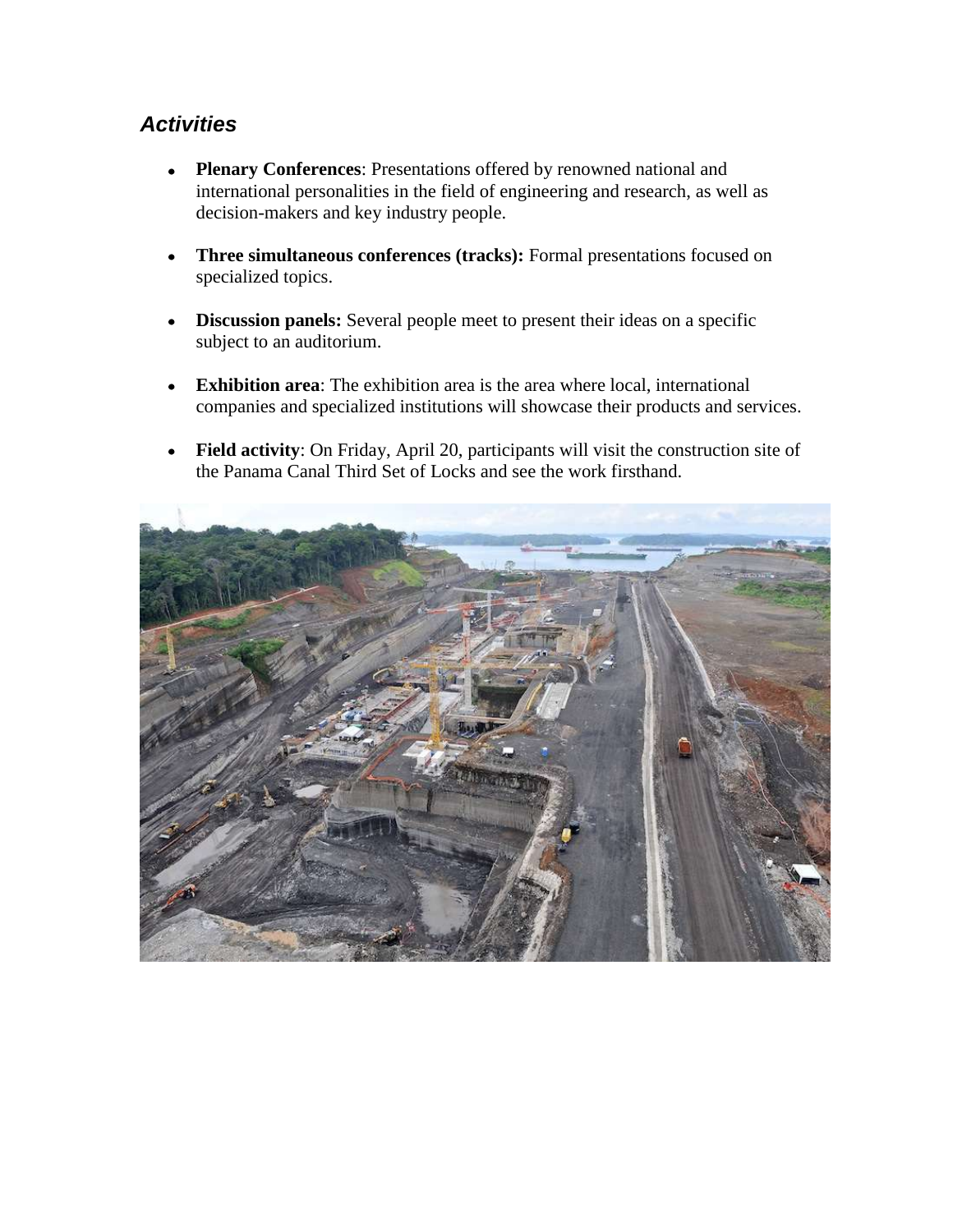## *Rates*

| Category                                                    | <b>Registration</b>                    |                                       |                |
|-------------------------------------------------------------|----------------------------------------|---------------------------------------|----------------|
|                                                             | <b>Early Bid</b>                       |                                       |                |
|                                                             | 2011                                   | Up to Nov. 18, Up to Jan. 18,<br>2012 | <b>Regular</b> |
|                                                             | <b>Professionals and General Publi</b> |                                       |                |
| Individual                                                  | \$650.00                               | \$750.00                              | \$850.00       |
| <b>Members of Professional Associations (active)</b>        |                                        |                                       |                |
| <b>CAPAC</b>                                                | \$450.00                               | \$550.00                              | \$650.00       |
| <b>SPIA</b>                                                 | \$450.00                               | \$550.00                              | \$650.00       |
| <b>ASCE</b>                                                 | \$450.00                               | \$550.00                              | \$650.00       |
| <b>Students</b>                                             |                                        |                                       |                |
| Conference at the Ascanio Arosemena<br>auditorium           | N/A                                    | N/A                                   | \$50.00        |
| <b>Field trip to the Expansion Project</b>                  |                                        |                                       |                |
| Traveling companions of registered<br>congress participants | N/A                                    | N/A                                   | \$150.00       |
| <b>Others</b>                                               |                                        |                                       |                |
| Exhibit space                                               | N/A                                    | N/A                                   | \$5,000.00     |

Click [here t](https://apps.pancanal.com/pls/inscripcion_inter/congreso_registro.inicio)o complete de Pre-Registration Form.

#### **Remember to disable pop-up blockers.**

You must disable (blank) the pop-up windows for this site in your Internet web browser. Also, if you are using additional software with pop-up blocker like MSN (Hotmail) toolbar, Google toolbar, Yahoo toolbar, each one must disable the pop-up windows. We recommend the use of Microsoft Internet Explorer 5.5 SP2 or higher.

## *Exhibitions*

The area of commercial exhibitions will include 30 stands located in the Foyer of the host Hotel. These stands include an area of 9 m2.

The exhibition area is the ideal platform for the exchange of information regarding products, services and experiences, where companies and participants will have the opportunity to network directly. We will bring together in one place professionals and leading companies engaged in the practice and theory of large infrastructure and engineering projects.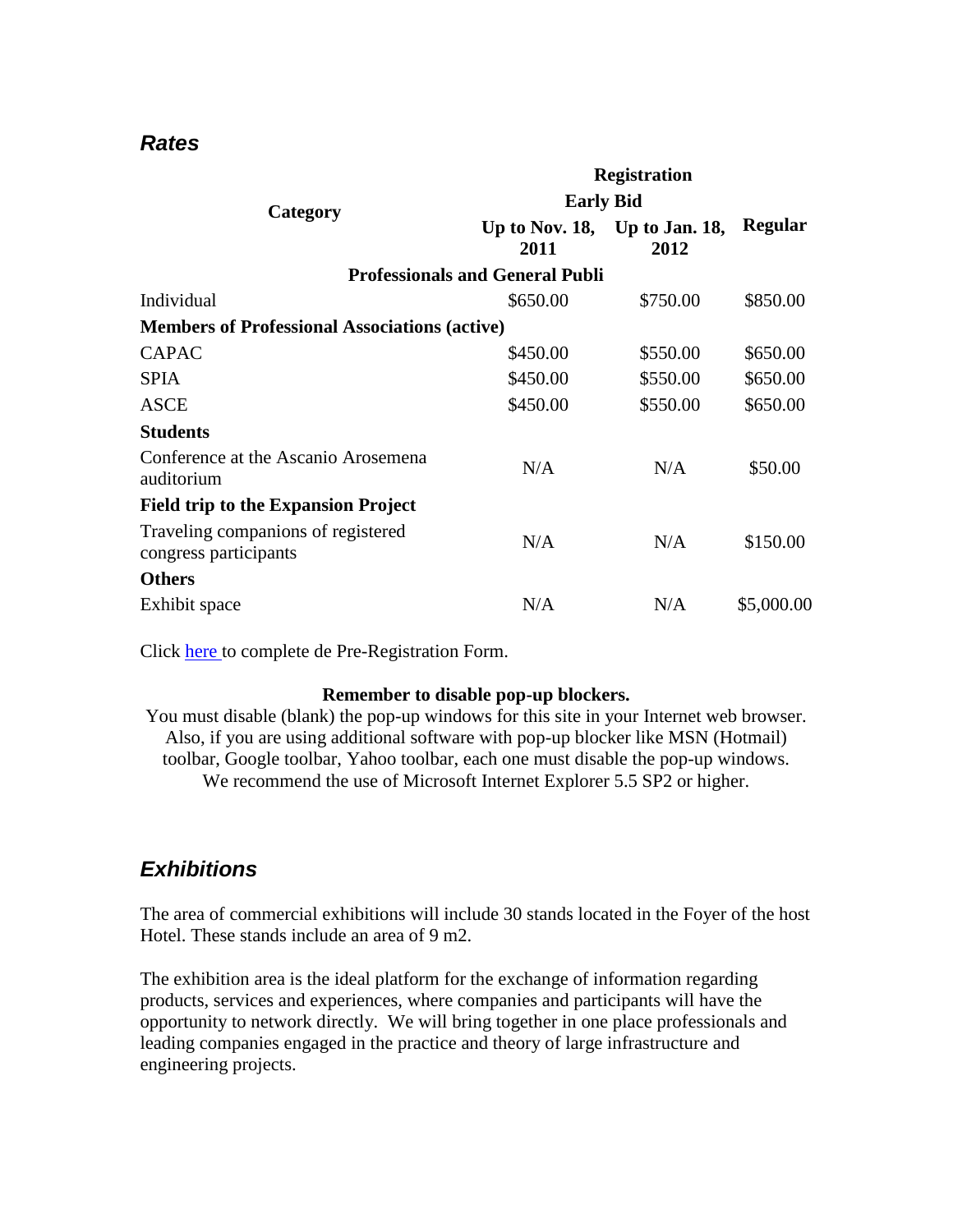Do not miss this opportunity to participate and invite your customers, partners and friends to the exhibition area at the Panama Canal 2012 International Engineering and Infrastructure Congress.

## **Technical Information**

#### **Equipment, General Services and Facilities**

- 1. Kiosk-type structure with a physical space of 9 m.
- 2. Carpet.
- 3. One outlet box.
- 4. One table and two chairs.

The printing of your company logo on promotional advertising on the Congress website.

#### **Images of the Exhibition**



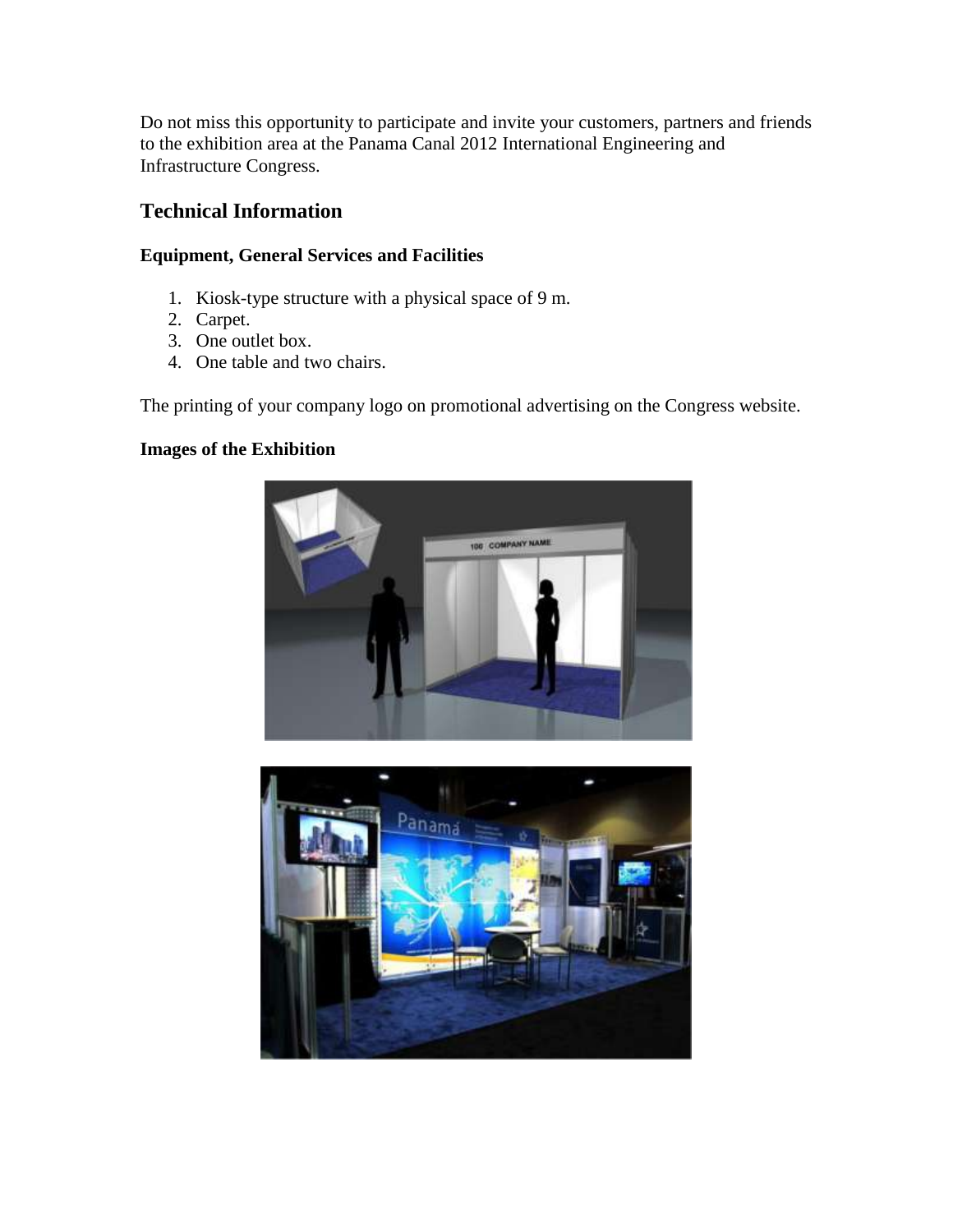### *Panama*



### **Useful Information**

- Local time GMT-5
- Electric current is 120V, and 240V is available in hotels.
- Taxes. All purchases in Panama are subject to 7% Goods and Services Transfer Tax (ITBM), except for medicines, food and school supplies.
- Tips. In some restaurants the tip is included in the bill. It is a common practice to tip 10% of the total bill.
- Airport tax. For international commercial flights, the airport tax is US\$ 40.00
- Business hours are from 9:30 a.m. to 7:00 p.m., from Sunday to Sunday.
- Banks are open from  $8:30$  a.m. to  $3:00$  p.m.
- Automatic Teller Machines (ATM) are available to users 24 hours a day.
- Public offices open from 9:00 a.m. to 4:00 p.m.  $\bullet$
- The area code for calls to Panama is 507. National and international telephone  $\bullet$ service operates 24 hours a day through operators or the MADI system for direct dialing is available to most of the countries.
- Panama's climate is pleasantly tropical, the country has two seasons: rainy and  $\bullet$ dry. The first is from May to December, where in spite of the rain, the sun's warm rays are felt most of the day. During the dry season or summer, from mid-December to April, the pleasant trade winds blow constantly.